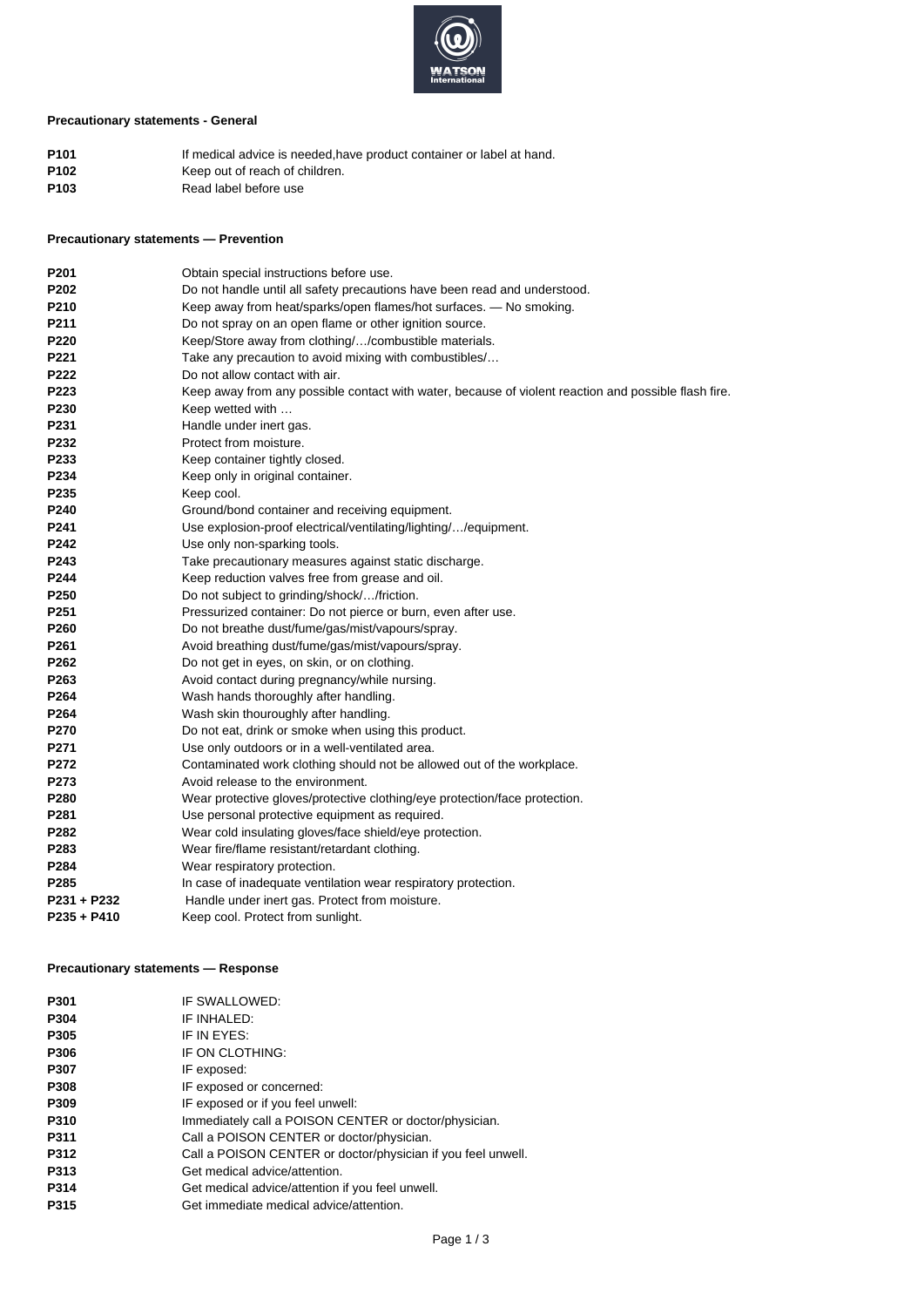| P320               | Specific treatment is urgent (see  on this label).                                                                          |
|--------------------|-----------------------------------------------------------------------------------------------------------------------------|
| P321               | Specific treatment (see  on this label).                                                                                    |
| P322               | Specific measures (see on this label).                                                                                      |
| P330               | Rinse mouth.                                                                                                                |
| P331               | Do NOT induce vomiting.                                                                                                     |
| P332               | IF SKIN irritation occurs:                                                                                                  |
| P333               | If skin irritation or rash occurs:                                                                                          |
| P334               | Immerse in cool water/wrap n wet bandages.                                                                                  |
| P335               | Brush off loose particles from skin.                                                                                        |
| P336               | Thaw frosted parts with lukewarm water. Do not rub affected area.                                                           |
| P337               | If eye irritation persists:                                                                                                 |
| P338               | Remove contact lenses, if present and easy to do. Continue rinsing.                                                         |
| P340               | Remove victim to fresh air and keep at rest in a position comfortable for breathing.                                        |
| P341               | If breathing is difficult, remove victim to fresh air and keep at rest in a position comfortable for breathing.             |
| P342               | If experiencing respiratory symptoms:                                                                                       |
| P350               | Gently wash with plenty of soap and water.                                                                                  |
| P351               | Rinse cautiously with water for several minutes.                                                                            |
| P352               | Wash with plenty of soap and water.                                                                                         |
| P353               | Rinse skin with water/shower.                                                                                               |
| P360               | Rinse immediately contaminated clothing and skin with plenty of water before removing clothes.                              |
| P361               | Remove/Take off immediately all contaminated clothing.                                                                      |
| P362               | Take off contaminated clothing and wash before reuse.                                                                       |
| P363               | Wash contaminated clothing before reuse.                                                                                    |
| P370               | In case of fire:                                                                                                            |
| P371               | In case of major fire and large quantities:                                                                                 |
| P372               | Explosion risk in case of fire.                                                                                             |
| P373               | DO NOT fight fire when fire reaches explosives.                                                                             |
| P374               | Fight fire with normal precautions from a reasonable distance.                                                              |
| P376               | Stop leak if safe to do so. Oxidising gases (section 2.4) 1                                                                 |
| P377               | Leaking gas fire: Do not extinguish, unless leak can be stopped safely.                                                     |
| P378               | Use  for extinction.                                                                                                        |
| P380               | Evacuate area.                                                                                                              |
| P381               | Eliminate all ignition sources if safe to do so.                                                                            |
| P390               | Absorb spillage to prevent material damage.                                                                                 |
| P391               | Collect spillage. Hazardous to the aquatic environment                                                                      |
| P301 + P310        | IF SWALLOWED: Immediately call a POISON CENTER or doctor/physician.                                                         |
| P301 + P312        | IF SWALLOWED: call a POISON CENTER or doctor/physician IF you feel unwell.                                                  |
| P301 + P330 + P331 | IF SWALLOWED: Rinse mouth. Do NOT induce vomiting.                                                                          |
| P302 + P334        | IF ON SKIN: Immerse in cool water/wrap in wet bandages.                                                                     |
| P302 + P350        | IF ON SKIN: Gently wash with plenty of soap and water.                                                                      |
| P302 + P352        | IF ON SKIN: wash with plenty of soap and water.                                                                             |
| P303 + P361 + P353 | IF ON SKIN (or hair): Remove/Take off Immediately all contaminated clothing. Rinse SKIN with water/shower.                  |
| P304 + P312        | IF INHALED: Call a POISON CENTER or doctor/physician if you feel unwell.                                                    |
| P304 + P340        | IF INHALED: Remove victim to fresh air and Keep at rest in a position comfortable for breathing.                            |
| P304 + P341        | IF INHALED: If breathing is difficult, remove victim to fresh air and keep at rest in a position comfortable for breathing. |
| P305 + P351 + P338 | IF IN EYES: Rinse cautiously with water for several minutes. Remove contact lenses, if present and easy to do. Continue     |
|                    | rinsing.                                                                                                                    |
| P306 + P360        | IF ON CLOTHING: Rinse Immediately contaminated CLOTHING and SKIN with plenty of water before removing clothes.              |
| P307 + P311        | IF exposed: call a POISON CENTER or doctor/physician.                                                                       |
| P308 + P313        | IF exposed or concerned: Get medical advice/attention.                                                                      |
| P309 + P311        | IF exposed or if you feel unwell: call a POISON CENTER or doctor/physician.                                                 |
| P332 + P313        | IF SKIN irritation occurs: Get medical advice/attention.                                                                    |
| P333 + P313        | IF SKIN irritation or rash occurs: Get medical advice/attention.                                                            |
| P335 + P334        | Brush off loose particles from skin. Immerse in cool water/wrap in wet bandages.                                            |
| P337 + P313        | IF eye irritation persists: Get medical advice/attention.                                                                   |
| P342 + P311        | IF experiencing respiratory symptoms: call a POISON CENTER or doctor/physician.                                             |
| P370 + P376        | in case of fire: Stop leak if safe to Do so.                                                                                |
| P370 + P378        | In case of fire: Use  for extinction.                                                                                       |
| P370 + P380        | in case of fire: Evacuate area.                                                                                             |
| P370 + P380 + P375 | in case of fire: Evacuate area. Fight fire remotely due to the risk of explosion.                                           |
| P371 + P380 + P375 | in case of major fire and large quantities: Evacuate area. Fight fire remotely due to the risk of explosion.                |

## **Precautionary statements — Storage**

| P401 | Store                             |
|------|-----------------------------------|
| P402 | Store in a dry place.             |
| P403 | Store in a well-ventilated place. |
| P404 | Store in a closed container.      |